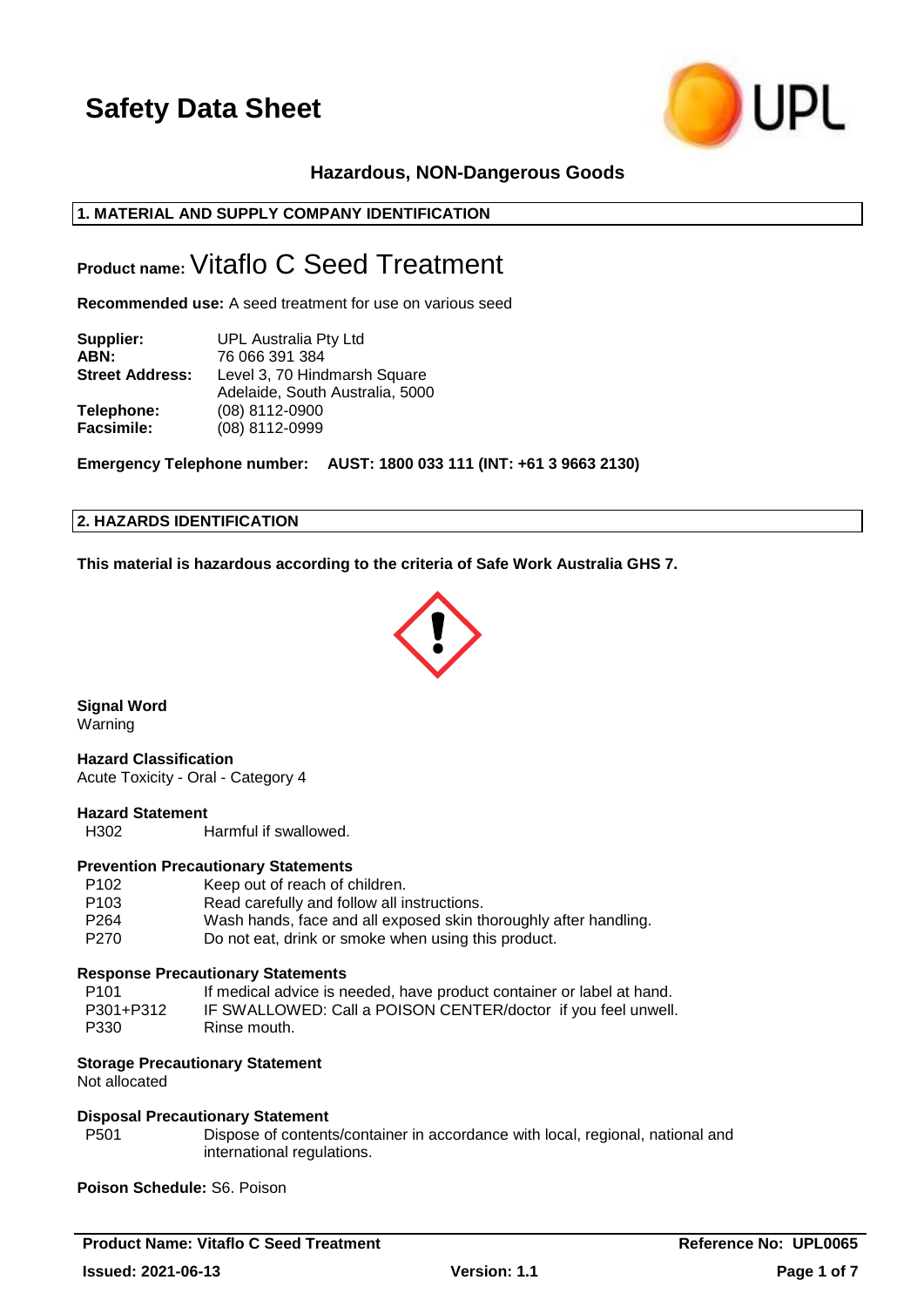

## **DANGEROUS GOOD CLASSIFICATION**

Not classified as Dangerous Goods by the criteria of the "Australian Code for the Transport of Dangerous Goods by Road & Rail" and the "New Zealand NZS5433: Transport of Dangerous Goods on Land".

| 3. COMPOSITION INFORMATION                                                                                                                            |                                                         |                                                                                                |
|-------------------------------------------------------------------------------------------------------------------------------------------------------|---------------------------------------------------------|------------------------------------------------------------------------------------------------|
| <b>CHEMICAL ENTITY</b>                                                                                                                                | CAS NO                                                  | <b>PROPORTION</b>                                                                              |
| Carboxin<br>Distillates, petroleum, solvent dewaxed heavy paraffinic<br>Ethylene glycol<br>Cypermethrin<br>Ingredients determined to be Non-Hazardous | 5234-68-4<br>64742-65-0<br>$107 - 21 - 1$<br>52315-07-8 | $30 - 60 %$ (w/w)<br>1 - 10 $\%$ (w/w)<br>$1 - 10 \%$ (w/w)<br>$<$ 1 % (w/w)<br><b>Balance</b> |
|                                                                                                                                                       |                                                         | 100%                                                                                           |

### **4. FIRST AID MEASURES**

If poisoning occurs, contact a doctor or Poisons Information Centre (Phone Australia 131 126, New Zealand 0800 764 766).

**Inhalation:** Remove victim from exposure - avoid becoming a casualty. Remove contaminated clothing and loosen remaining clothing. Allow patient to assume most comfortable position and keep warm. Keep at rest until fully recovered. Seek medical advice if effects persist.

**Skin Contact:** If skin or hair contact occurs, remove contaminated clothing and flush skin and hair with running water. If swelling, redness, blistering or irritation occurs seek medical assistance.

**Eye contact:** If in eyes wash out immediately with water. In all cases of eye contamination it is a sensible precaution to seek medical advice.

**Ingestion:** Rinse mouth with water. If swallowed, do NOT induce vomiting. Give a glass of water to drink. Never give anything by the mouth to an unconscious patient. If vomiting occurs give further water. Immediately call Poisons Centre or Doctor.

**PPE for First Aiders:** Wear safety shoes, overalls, gloves, safety glasses. Available information suggests that gloves made from nitrile rubber should be suitable for intermittent contact. However, due to variations in glove construction and local conditions, the user should make a final assessment. Always wash hands before smoking, eating, drinking or using the toilet. Wash contaminated clothing and other protective equipment before storing or re-using.

**Notes to physician:** Treat symptomatically.

## **5. FIRE FIGHTING MEASURES**

**Hazchem Code:** Not applicable.

**Suitable extinguishing media:** If material is involved in a fire use water fog (or if unavailable fine water spray), alcohol resistant foam, standard foam, dry agent (carbon dioxide, dry chemical powder).

**Specific hazards:** Non-combustible material.

**Fire fighting further advice:** Not combustible, however following evaporation of aqueous component residual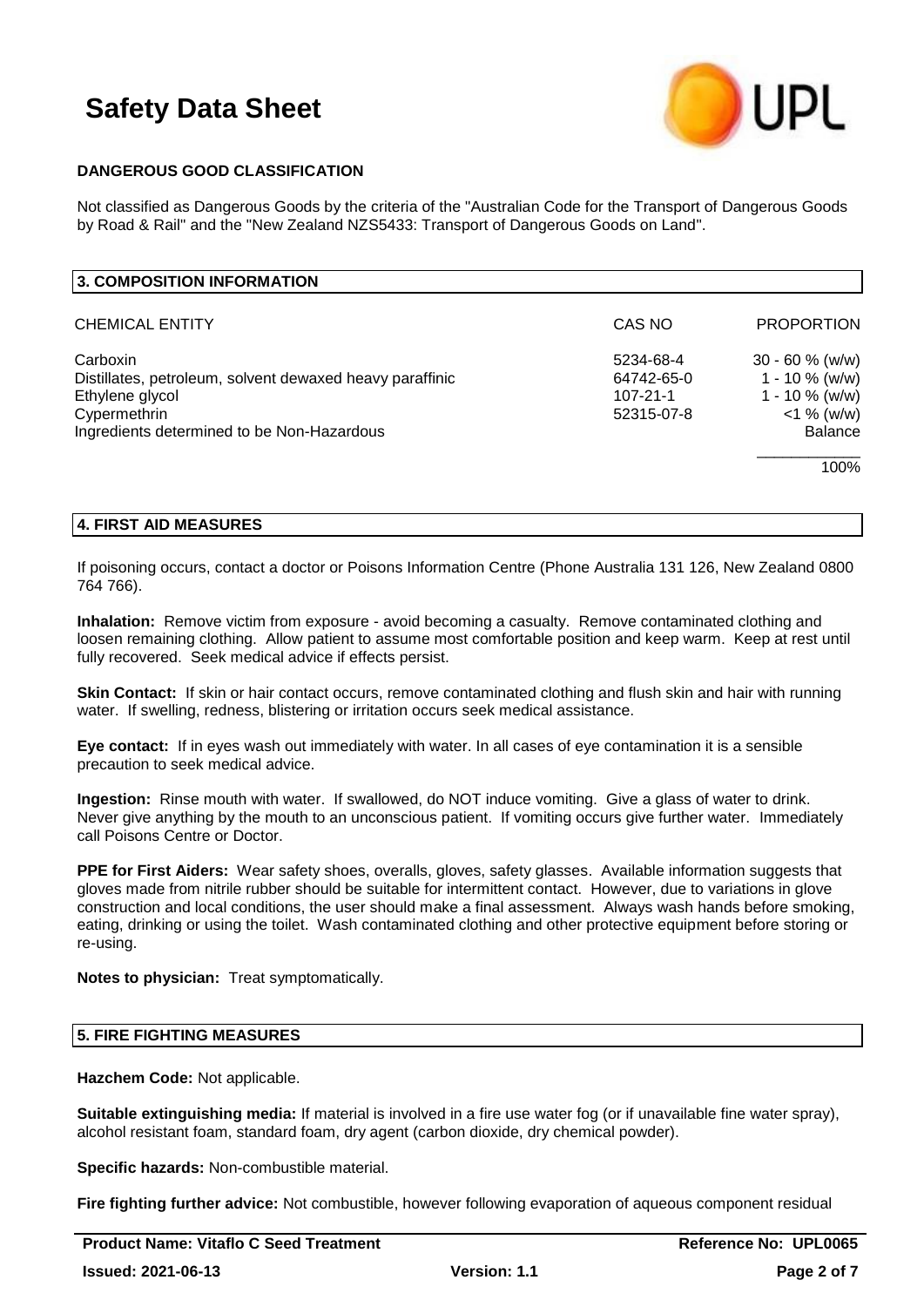

material can burn if ignited.

### **6. ACCIDENTAL RELEASE MEASURES**

#### **SMALL SPILLS**

Wear protective equipment to prevent skin and eye contamination. Avoid inhalation of vapours or dust. Wipe up with absorbent (clean rag or paper towels). Collect and seal in properly labelled containers or drums for disposal.

### **LARGE SPILLS**

Clear area of all unprotected personnel. Slippery when spilt. Avoid accidents, clean up immediately. Wear protective equipment to prevent skin and eye contamination and the inhalation of vapours. Work up wind or increase ventilation. Contain - prevent run off into drains and waterways. Use absorbent (soil, sand or other inert material). Collect and seal in properly labelled containers or drums for disposal. If contamination of crops, sewers or waterways has occurred advise local emergency services.

**Dangerous Goods - Initial Emergency Response Guide No:** Not applicable

### **7. HANDLING AND STORAGE**

**Handling:** Avoid eye contact and repeated or prolonged skin contact. Avoid inhalation of vapour, mist or aerosols.

**Storage:** Store in a cool, dry, well-ventilated place and out of direct sunlight. Store away from foodstuffs. Store away from incompatible materials described in Section 10. Store away from sources of heat and/or ignition. Keep container standing upright. Keep containers closed when not in use - check regularly for leaks.

This material is a Scheduled Poison Schedule 6 (Poison) and must be stored, maintained and used in accordance with the relevant regulations.

#### **8. EXPOSURE CONTROLS / PERSONAL PROTECTION**

#### **National occupational exposure limits:**

|                                                           | TWA          |          | STEL |                                 | <b>NOTICES</b> |
|-----------------------------------------------------------|--------------|----------|------|---------------------------------|----------------|
|                                                           | ppm          | ma/m3    | ppm  | ma/m3                           |                |
| Ethylene glycol (particulate)<br>Ethylene glycol (vapour) | $\sim$<br>20 | 10<br>52 | 40   | $\overline{\phantom{a}}$<br>104 | Sk<br>Sk       |

As published by Safe Work Australia.

TWA - The time-weighted average airborne concentration over an eight-hour working day, for a five-day working week over an entire working life.

STEL (Short Term Exposure Limit) - the average airborne concentration over a 15 minute period which should not be exceeded at any time during a normal eight-hour workday.

'Sk' Notice - absorption through the skin may be a significant source of exposure. The exposure standard is invalidated if such contact should occur.

These Exposure Standards are guides to be used in the control of occupational health hazards. All atmospheric contamination should be kept to as low a level as is workable. These exposure standards should not be used as fine dividing lines between safe and dangerous concentrations of chemicals. They are not a measure of relative toxicity.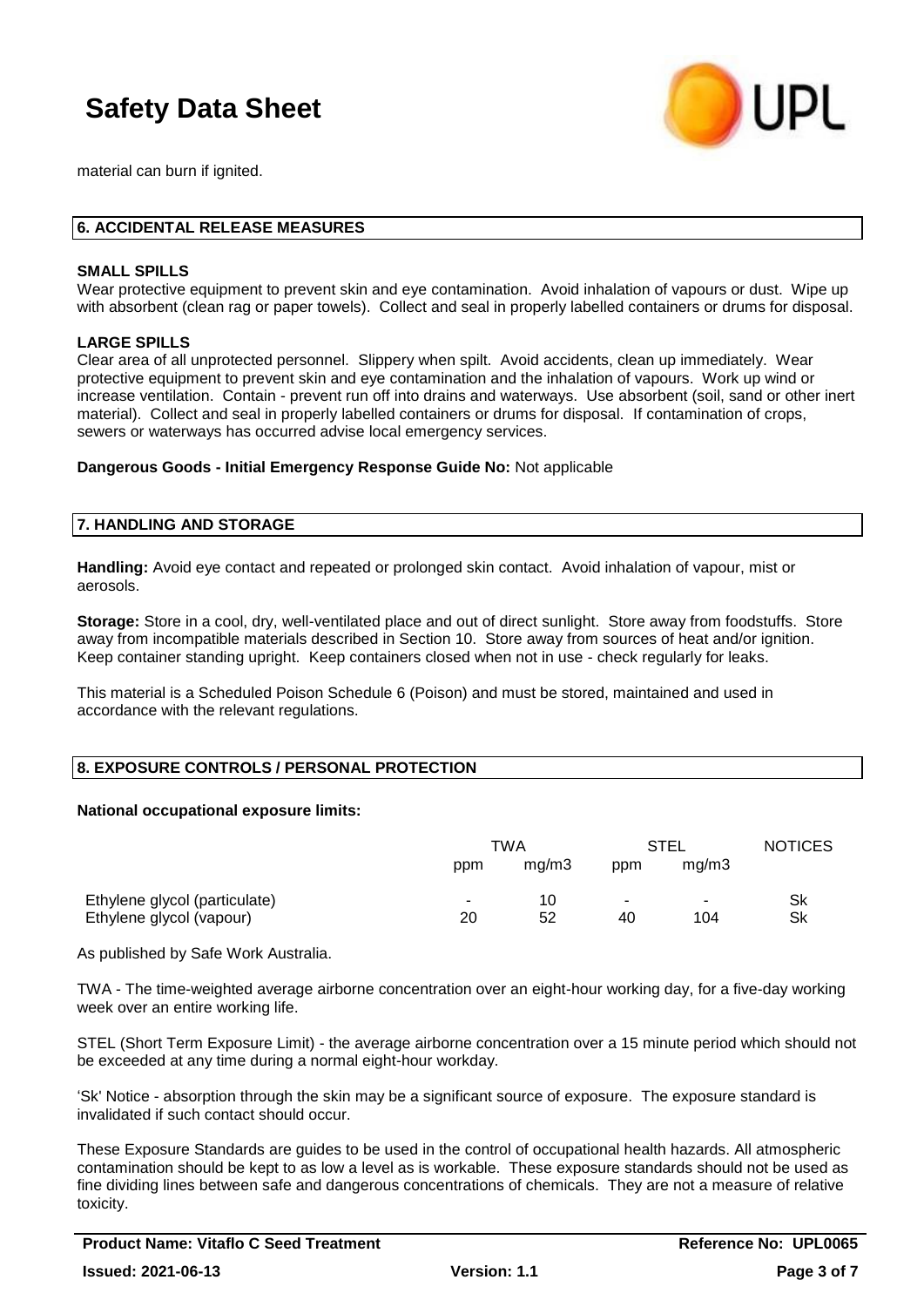

If the directions for use on the product label are followed, exposure of individuals using the product should not exceed the above standard. The standard was created for workers who are routinely, potentially exposed during product manufacture.

**Biological Limit Values:** As per the "National Model Regulations for the Control of Workplace Hazardous Substances (Safe Work Australia)" the ingredients in this material do not have a Biological Limit Allocated.

**Engineering Measures:** Ensure ventilation is adequate to maintain air concentrations below Exposure Standards. Use only in well ventilated areas. Use with local exhaust ventilation or while wearing appropriate respirator. Vapour heavier than air - prevent concentration in hollows or sumps. Do NOT enter confined spaces where vapour may have collected.

**Personal Protection Equipment:** SAFETY SHOES, OVERALLS, GLOVES, SAFETY GLASSES.

Personal protective equipment (PPE) must be suitable for the nature of the work and any hazard associated with the work as identified by the risk assessment conducted.

Wear safety shoes, overalls, gloves, safety glasses. Available information suggests that gloves made from nitrile rubber should be suitable for intermittent contact. However, due to variations in glove construction and local conditions, the user should make a final assessment. Always wash hands before smoking, eating, drinking or using the toilet. Wash contaminated clothing and other protective equipment before storing or re-using.

**Hygiene measures:** Keep away from food, drink and animal feeding stuffs. When using do not eat, drink or smoke. Wash hands prior to eating, drinking or smoking. Avoid contact with clothing. Avoid eye contact and repeated or prolonged skin contact. Avoid inhalation of vapour, mist or aerosols. Ensure that eyewash stations and safety showers are close to the workstation location.

## **9. PHYSICAL AND CHEMICAL PROPERTIES**

| Form:   | <b>Liquid Suspension</b> |
|---------|--------------------------|
| Colour: | Red                      |
| Odour:  | Mild                     |

| Solubility:                             | N Av  |
|-----------------------------------------|-------|
| <b>Specific Gravity:</b>                | 1.142 |
| <b>Relative Vapour Density (air=1):</b> | >1    |
| Vapour Pressure (20 °C):                | N Av  |
| Flash Point (°C):                       | >94   |
| Flammability Limits (%):                | N App |
| <b>Autoignition Temperature (°C):</b>   | N Av  |
| Melting Point/Range (°C):               | N Av  |
| <b>Boiling Point/Range (°C):</b>        | N Av  |
| pH:                                     | 7 - 8 |
| <b>Viscosity:</b>                       | N Av  |
| Total VOC (g/Litre):                    | N Av  |
|                                         |       |

(Typical values only - consult specification sheet)  $N Av = Not available, N App = Not applicable$ 

## **10. STABILITY AND REACTIVITY**

**Chemical stability:** This material is thermally stable when stored and used as directed.

**Conditions to avoid:** Elevated temperatures and sources of ignition.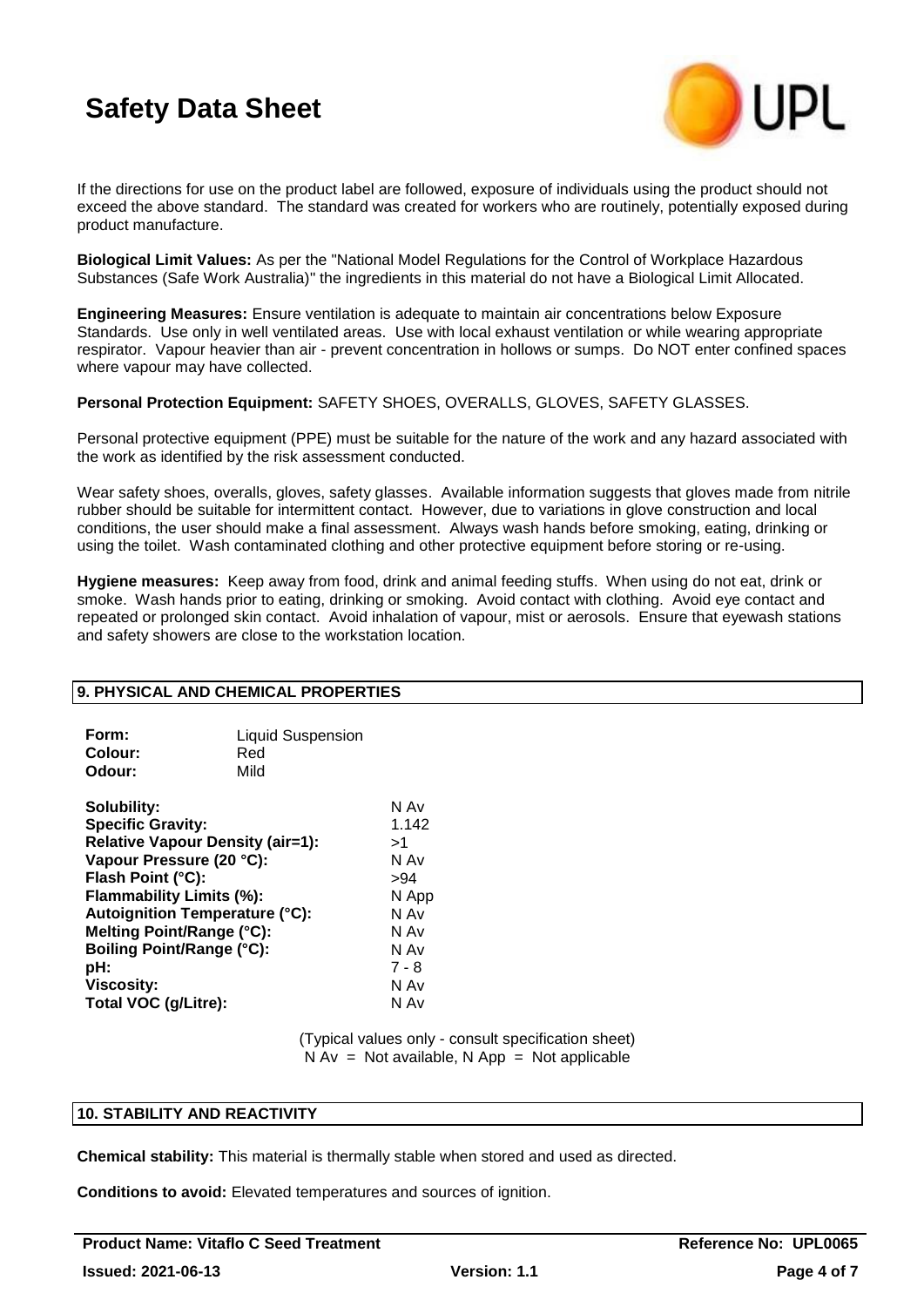

**Incompatible materials:** Oxidising agents.

**Hazardous decomposition products:** Oxides of carbon and nitrogen, smoke and other toxic fumes.

**Hazardous reactions:** No known hazardous reactions.

## **11. TOXICOLOGICAL INFORMATION**

No adverse health effects expected if the product is handled in accordance with this Safety Data Sheet and the product label. Symptoms or effects that may arise if the product is mishandled and overexposure occurs are:

#### **Acute Effects**

**Inhalation:** Material may be an irritant to mucous membranes and respiratory tract.

**Skin contact:** Contact with skin may result in irritation.

**Ingestion:** Harmful if swallowed. Swallowing can result in nausea, vomiting and irritation of the gastrointestinal tract.

**Eye contact:** May be an eye irritant.

#### **Acute toxicity**

**Inhalation:** This material has been classified as not hazardous for acute inhalation exposure. Acute toxicity estimate (based on ingredients):  $LC_{50} > 20.0$  mg/L for vapours or  $LC_{50} > 5.0$  mg/L for dust and mist.

**Skin contact:** This material has been classified as not hazardous for acute dermal exposure. Acute toxicity estimate (based on ingredients):  $LD_{50} > 2,000$  mg/Kg bw

**Ingestion:** This material has been classified as a Category 4 Hazard. Acute toxicity estimate (based on ingredients):  $300 < L D_{50} \leq 2,000$  mg/Kg bw

**Corrosion/Irritancy:** Eye: this material has been classified as not corrosive or irritating to eyes. Skin: this material has been classified as not corrosive or irritating to skin.

**Sensitisation:** Inhalation: this material has been classified as not a respiratory sensitiser. Skin: this material has been classified as not a skin sensitiser.

**Aspiration hazard:** This material has been classified as not an aspiration hazard.

**Specific target organ toxicity (single exposure):** This material has been classified as not a specific hazard to target organs by a single exposure.

#### **Chronic Toxicity**

**Mutagenicity:** This material has been classified as not a mutagen.

**Carcinogenicity:** This material has been classified as not a carcinogen.

**Reproductive toxicity (including via lactation):** This material has been classified as not a reproductive toxicant.

**Specific target organ toxicity (repeat exposure):** This material has been classified as not a specific hazard to target organs by repeat exposure.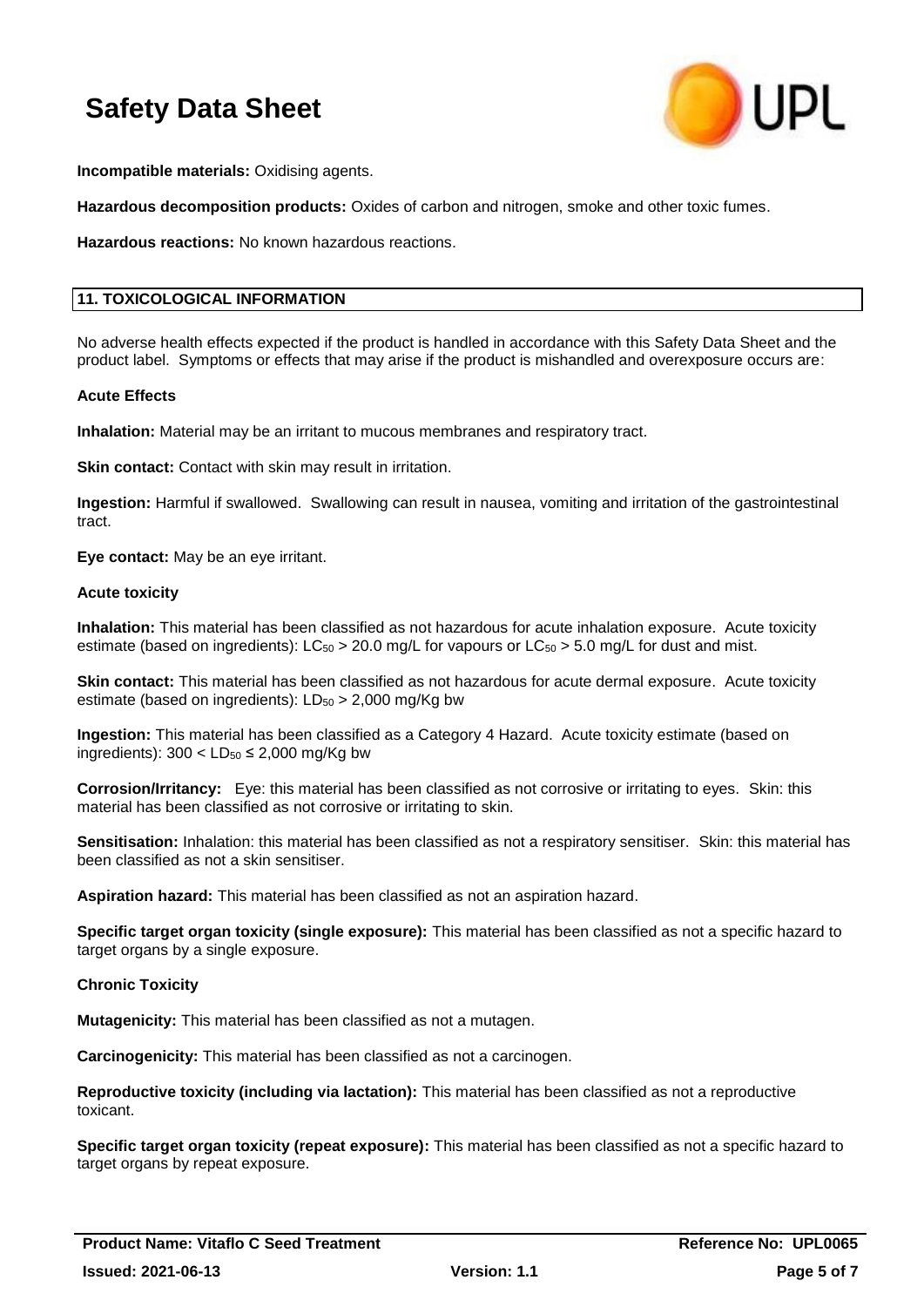

## **12. ECOLOGICAL INFORMATION**

Avoid contaminating waterways.

**Acute aquatic hazard:** This material has been classified as not hazardous for acute aquatic exposure. Acute toxicity estimate (based on ingredients): > 100 mg/L

**Long-term aquatic hazard:** This material has been classified as not hazardous for chronic aquatic exposure. Non-rapidly or rapidly degradable substance for which there are adequate chronic toxicity data available OR in the absence of chronic toxicity data, Acute toxicity estimate (based on ingredients): >100 mg/L, where the substance is not rapidly degradable and/or BCF  $<$  500 and/or log K<sub>ow</sub>  $<$  4.

**Ecotoxicity:** No information available.

**Persistence and degradability:** No information available.

**Bioaccumulative potential:** No information available.

**Mobility:** No information available.

### **13. DISPOSAL CONSIDERATIONS**

Persons conducting disposal, recycling or reclamation activities should ensure that appropriate personal protection equipment is used, see "Section 8. Exposure Controls and Personal Protection" of this SDS.

If possible material and its container should be recycled. If material or container cannot be recycled, dispose in accordance with local, regional, national and international Regulations.

#### **14. TRANSPORT INFORMATION**

#### **ROAD AND RAIL TRANSPORT**

Not classified as Dangerous Goods by the criteria of the "Australian Code for the Transport of Dangerous Goods by Road & Rail" and the "New Zealand NZS5433: Transport of Dangerous Goods on Land".

#### **MARINE TRANSPORT**

Not classified as Dangerous Goods by the criteria of the International Maritime Dangerous Goods Code (IMDG Code) for transport by sea.

#### **AIR TRANSPORT**

Not classified as Dangerous Goods by the criteria of the International Air Transport Association (IATA) Dangerous Goods Regulations for transport by air.

## **15. REGULATORY INFORMATION**

**This material is not subject to the following international agreements:** Montreal Protocol (Ozone depleting substances) The Stockholm Convention (Persistent Organic Pollutants) The Rotterdam Convention (Prior Informed Consent) Basel Convention (Hazardous Waste) International Convention for the Prevention of Pollution from Ships (MARPOL)

## **This material/constituent(s) is covered by the following requirements:**

The Standard for the Uniform Scheduling of Medicines and Poisons (SUSMP) established under the Therapeutic Goods Act (Commonwealth): S6. Poison.